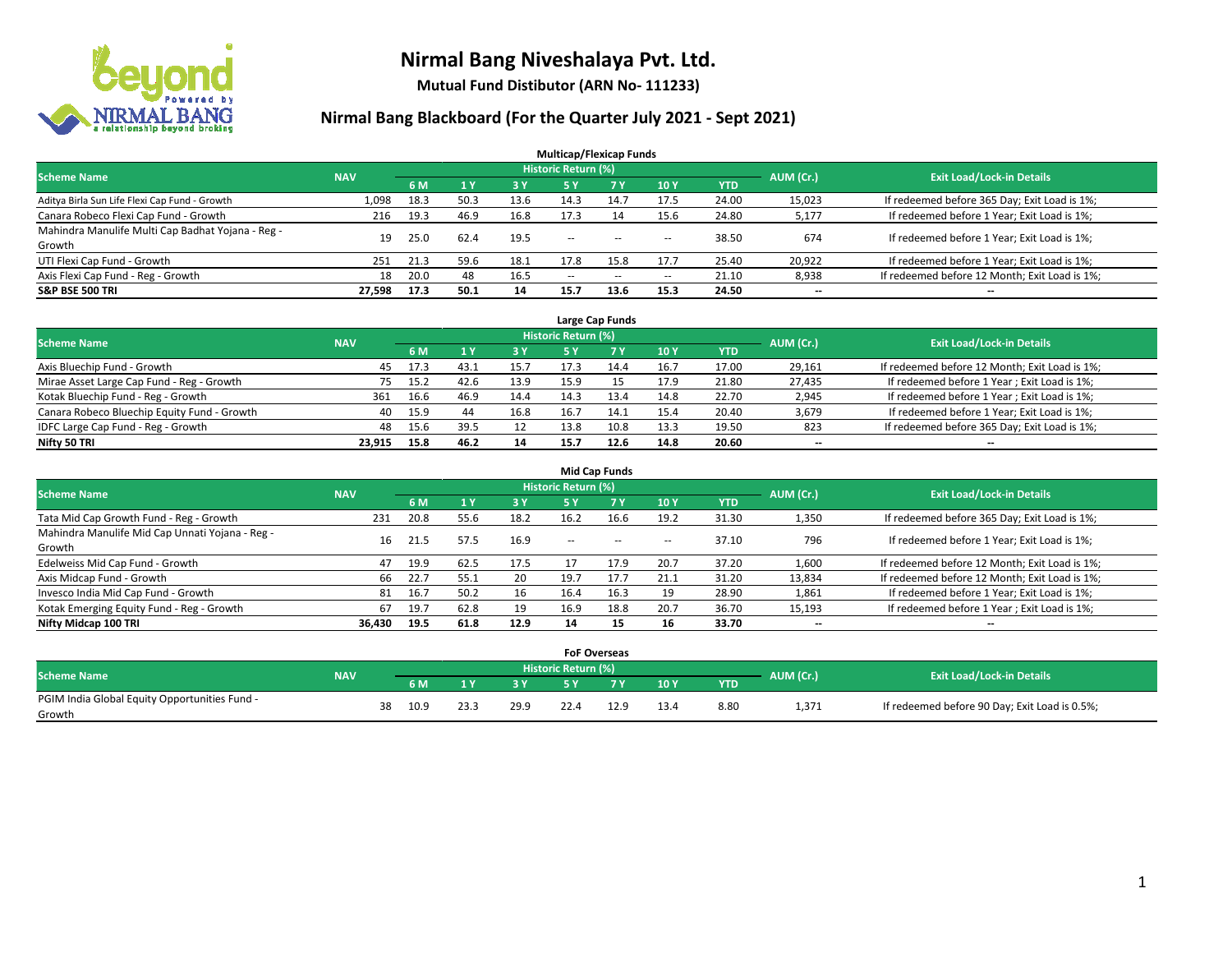

**Mutual Fund Distibutor (ARN No- 111233)**

### **Nirmal Bang Blackboard (For the Quarter July 2021 - Sept 2021)**

|                                                |            |      |      |           |                            | Large & Midcap |      |            |           |                                              |
|------------------------------------------------|------------|------|------|-----------|----------------------------|----------------|------|------------|-----------|----------------------------------------------|
| <b>Scheme Name</b>                             | <b>NAV</b> |      |      |           | <b>Historic Return (%)</b> |                |      |            | AUM (Cr.) | <b>Exit Load/Lock-in Details</b>             |
|                                                |            | 6 M  |      | <b>3Y</b> | 5 Y                        | <b>7Y</b>      | 10Y  | <b>YTD</b> |           |                                              |
| Mirae Asset Emerging Bluechip Fund - Growth    | 93         | 19.4 | 56.1 | 20.7      | 20.3                       | 21.8           | 24.4 | 31.20      | 19,568    | If redeemed before 1 Year; Exit Load is 1%;  |
| Canara Robeco Emerging Equities - Growth       | 153        | 19.2 | 50.4 | 15.6      | 17.3                       | 18.7           | 22   | 27.10      | 10,264    | If redeemed before 1 Year; Exit Load is 1%;  |
| HDFC Large and Mid Cap Fund - Growth           | 171        | 17.2 | 52.6 | 13.9      | 13.7                       | 10.6           | 12.6 | 32.50      | 2,736     | If redeemed before 1 Year; Exit Load is 1%;  |
| Kotak Equity Opportunities Fund - Reg - Growth | 187        | 16.8 | 47.2 | 15.9      | 15.4                       | 15.2           | 16.7 | 25.30      | 7,311     | If redeemed before 1 Year; Exit Load is 1%;  |
| Tata Large & Mid Cap Fund - Reg - Growth       | 317        | 14.1 | 46   | 16.8      | 14.1                       | 13.9           | 16.1 | 25.00      | 2,456     | If redeemed before 365 Day; Exit Load is 1%; |
| NIFTY Large Midcap 250 TRI                     | 11.431     | 17.7 | 53.4 | 14.6      | 16.3                       | 15.3           | 17   | 27.50      | $- -$     | $\overline{\phantom{a}}$                     |

| <b>Focused Funds</b>                                |            |      |      |            |                     |      |                          |       |                          |                                                |  |  |  |
|-----------------------------------------------------|------------|------|------|------------|---------------------|------|--------------------------|-------|--------------------------|------------------------------------------------|--|--|--|
| <b>Scheme Name</b>                                  | <b>NAV</b> |      |      |            | Historic Return (%) |      |                          |       | AUM (Cr.)                | <b>Exit Load/Lock-in Details</b>               |  |  |  |
|                                                     |            | 6 M  |      | <b>3 Y</b> | 5 Y                 | 7 Y  | 10Y                      | YTD   |                          |                                                |  |  |  |
| Axis Focused 25 Fund - Growth                       | 45         | 19.0 | 48.6 | 14.5       | 17.9                | 16.6 | $\overline{\phantom{a}}$ | 19.90 | 17,853                   | If redeemed before 12 Month; Exit Load is 1%;  |  |  |  |
| Nippon India Focused Equity Fund - Reg - Growth     | 72         | 11.2 | 55.9 | 14.2       | 13.7                | 14.8 | 18                       | 30.10 | 5,427                    | If redeemed before 12 Months; Exit Load is 1%; |  |  |  |
| ICICI Prudential Focused Equity Fund - Ret - Growth | 46         | 17.5 | 46   | 13.5       | 13.5                | 11.6 | 14.6                     | 27.70 | 1,879                    | If redeemed before 1 Year; Exit Load is 1%;    |  |  |  |
| SBI Focused Equity Fund - Growth                    | 225        | 20.8 | 47.4 | 17.2       | 16.8                | 16.2 | 18.4                     | 27.80 | 17,847                   | If redeemed before 1 Year; Exit Load is 1%;    |  |  |  |
| <b>S&amp;P BSE 500 TRI</b>                          | 27.598     | 17.3 | 50.1 | 14         | 15.7                | 13.6 | 15.3                     | 24.50 | $\overline{\phantom{a}}$ | $\overline{\phantom{m}}$                       |  |  |  |

|                                            | <b>Small Cap Funds</b> |       |      |                     |           |                                  |            |            |                          |                                               |  |  |  |  |  |
|--------------------------------------------|------------------------|-------|------|---------------------|-----------|----------------------------------|------------|------------|--------------------------|-----------------------------------------------|--|--|--|--|--|
| <b>Scheme Name</b>                         | <b>NAV</b>             |       |      | Historic Return (%) | AUM (Cr.) | <b>Exit Load/Lock-in Details</b> |            |            |                          |                                               |  |  |  |  |  |
|                                            |                        | 6 M   |      | 3 Y                 | 5 Y       | <b>7Y</b>                        | <b>10Y</b> | <b>YTD</b> |                          |                                               |  |  |  |  |  |
| Axis Small Cap Fund - Reg - Growth         | 55                     | -31.1 | 64.8 | 25.3                | 19.9      | 19.3                             | $- -$      | 40.60      | 6,785                    | If redeemed before 12 Month; Exit Load is 1%; |  |  |  |  |  |
| Kotak Small Cap Fund - Reg - Growth        | 150                    | 30.0  | 89.5 | 25.3                | 19.4      | 20                               | 20.6       | 53.00      | 5,349                    | If redeemed before 1 Year; Exit Load is 1%;   |  |  |  |  |  |
| Nippon India Small Cap Fund - Reg - Growth | 76                     | 32.9  | 77.2 | 19.7                | 21.3      | 20.6                             | 24.2       | 51.30      | 16,613                   | If redeemed before 1 Month; Exit Load is 1%;  |  |  |  |  |  |
| DSP Small Cap Fund - Reg - Growth          | 99                     | 27.3  | 64.3 | 18.4                | 14.4      | 18.8                             | 21.5       | 39.20      | 8,266                    | If redeemed before 12 Month; Exit Load is 1%; |  |  |  |  |  |
| SBI Small Cap Fund - Growth                | 93                     | 19.1  | 56.5 | 18.7                | 21.2      | 23.1                             | 24.9       | 30.60      | 9,620                    | If redeemed before 1 Year; Exit Load is 1%;   |  |  |  |  |  |
| Nifty Smallcap 100 TRI                     | 12.541                 | 25.1  | 72.3 | 10.9                | 11.7      | 11.5                             | 13.5       | 42.60      | $\overline{\phantom{m}}$ | $\overline{\phantom{m}}$                      |  |  |  |  |  |

#### **ELSS Schemes (Tax Saving u/s 80-C)**

| <b>Scheme Name</b>                           | <b>NAV</b> |      |      | Historic Return (%) |           |      |                          |            | AUM (Cr.) | <b>Exit Load/Lock-in Details</b> |
|----------------------------------------------|------------|------|------|---------------------|-----------|------|--------------------------|------------|-----------|----------------------------------|
|                                              |            | 6 M  |      | 73 Y.               | <b>5Y</b> | 7Y   | <b>10Y</b>               | <b>YTD</b> |           |                                  |
| Axis Long Term Equity Fund - Growth          | 72         | 19.2 | 50.8 | 15.9                | 16.9      | 16.2 | 19.9                     | 21.20      | 31,016    | Nil                              |
| Canara Robeco Equity Tax Saver Fund - Growth | 111        | 17.9 | 53.9 | 18.2                | 18.1      | 15.1 | 16.5                     | 27.20      | 2,468     | Nil                              |
| Kotak Tax Saver Fund - Reg - Growth          | 68         | 17.0 | 49.7 | 15.4                | 15.2      |      | 15.7                     | 25.80      | 2,144     | Nil                              |
| Invesco India Tax Plan - Growth              | 78         | 16.7 | 46   | 13.2                | 15.2      | 14.8 | 16.9                     | 22.60      | 1,775     | Nil                              |
| Mirae Asset Tax Saver Fund - Reg - Growth    | 30         | 17.6 | 53.7 | 18.7                | 20.4      | $-$  | $\overline{\phantom{a}}$ | 27.90      | 8,739     | Nil                              |
| <b>S&amp;P BSE 200 TRI</b>                   | 8,808      | 16.5 | 48.6 | 14.1                | 15.7      | 13.5 | 15.4                     | 22.90      | $- -$     | --                               |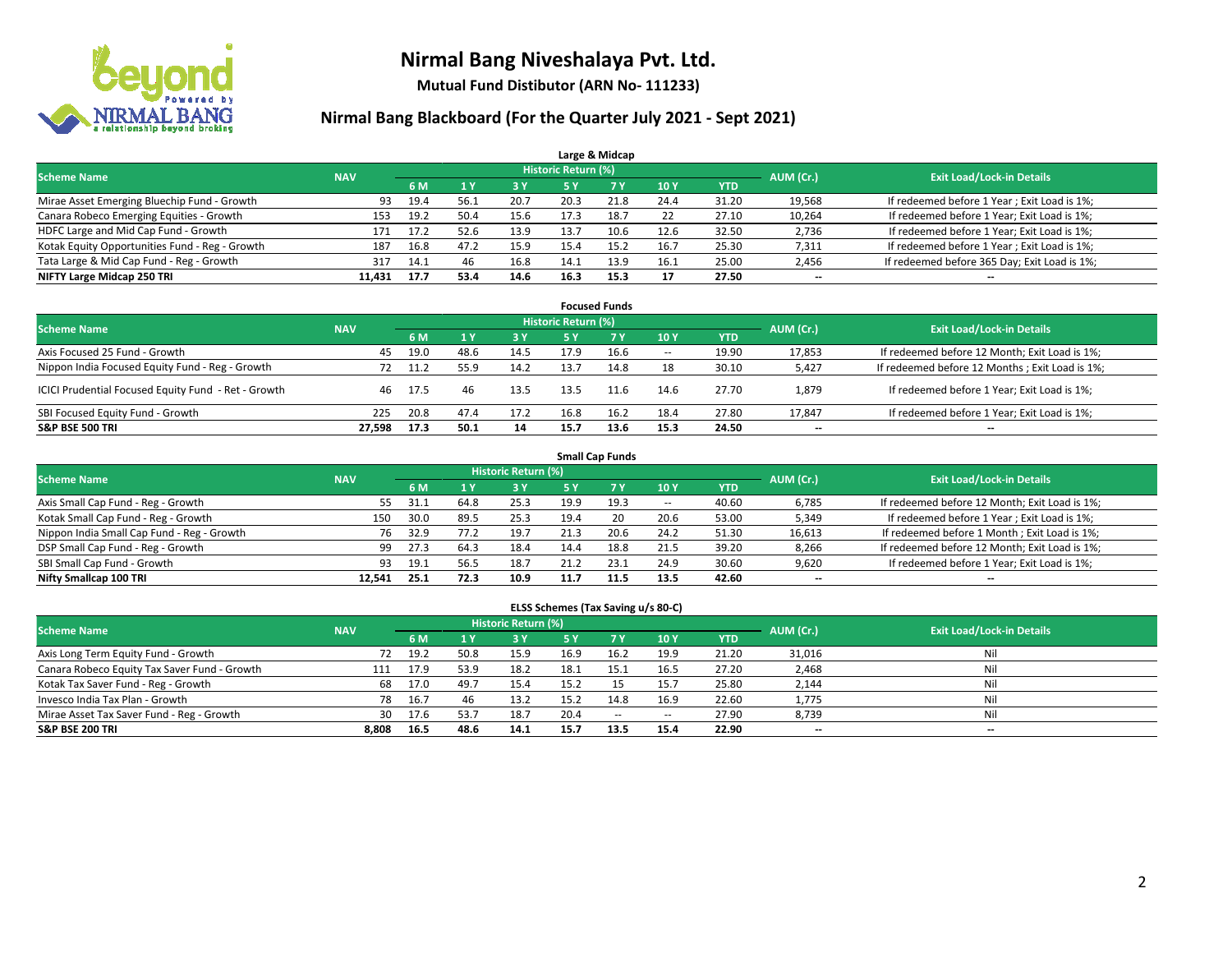

**Mutual Fund Distibutor (ARN No- 111233)**

| <b>Solution Oriented</b>                                  |            |      |      |                            |      |           |        |            |                          |                                               |  |  |  |
|-----------------------------------------------------------|------------|------|------|----------------------------|------|-----------|--------|------------|--------------------------|-----------------------------------------------|--|--|--|
| <b>Scheme Name</b>                                        | <b>NAV</b> |      |      | <b>Historic Return (%)</b> |      |           |        |            |                          | <b>Exit Load/Lock-in Details</b>              |  |  |  |
|                                                           |            | 6 M  |      | 3 Y                        | /5 Y | <b>7Y</b> | 10Y    | <b>YTD</b> | AUM (Cr.)                |                                               |  |  |  |
| <b>HDFC Childrens Gift Fund</b>                           | 178        | 15.9 | 39.7 | 13.8                       | 13.9 | 13.3      | 15.6   | 21.70      | 4,959                    | Nil                                           |  |  |  |
| Tata Retirement Savings Fund - Moderate Plan - Reg        | 42         | 13.3 | 31.4 | 10.4                       | 13.3 | 14.2      | $\sim$ | 15.60      | 1,493                    | If redeemed before 61 Month; Exit Load is 1%; |  |  |  |
| Tata Retirement Savings Fund - Progressive Plan -<br>Reg  | 42         | 15.3 | 36.3 | 11.1                       | 14.8 | 14.8      | $\sim$ | 18.40      | 1,127                    | If redeemed before 61 Month; Exit Load is 1%; |  |  |  |
| Tata Retirement Savings Fund - Reg - Conservative<br>Plan | 25         | 5.9  | 12.7 | 8.1                        | 8.3  | 9.1       | $\sim$ | 5.80       | 173                      | If redeemed before 61 Month; Exit Load is 1%; |  |  |  |
| <b>S&amp;P BSE 200 TRI</b>                                | 8.808      | 16.5 | 48.6 | 14.1                       | 15.7 | 13.5      | 15.4   | 22.90      | $\overline{\phantom{a}}$ | $\overline{\phantom{a}}$                      |  |  |  |

|                                                               |            |      |      |                            |        | <b>Index Fund</b> |                          |            |           |                                               |
|---------------------------------------------------------------|------------|------|------|----------------------------|--------|-------------------|--------------------------|------------|-----------|-----------------------------------------------|
| <b>Scheme Name</b>                                            | <b>NAV</b> |      |      | <b>Historic Return (%)</b> |        |                   |                          |            | AUM (Cr.) | <b>Exit Load/Lock-in Details</b>              |
|                                                               |            | 6 M  | 71 Y | <b>3Y</b>                  | 5 Y    | 7V                | 10Y                      | <b>YTD</b> |           |                                               |
| HDFC Index Fund-NIFTY 50 Plan                                 | 154        | 15.5 | 45.6 | 13.3                       | 15     |                   | 14                       | 20.20      | 3,415     | If redeemed before 3 Day; Exit Load is 0.25%; |
| ICICI Prudential Nifty Next 50 Index Fund - Growth            | 36         | 17.7 | 43.9 | 9.2                        | 12.2   | 13.3              | 15.3                     | 23.90      | 1,413     | Nil                                           |
| Motilal Oswal Nifty Midcap 150 Index Fund - Reg -<br>Growth   | 18         | 18.4 | 57.2 | $- -$                      | $\sim$ | $-$               | $\overline{\phantom{a}}$ | 32.30      | 316       | If redeemed before 15 Day; Exit Load is 1%;   |
| Motilal Oswal Nifty Smallcap 250 Index Fund - Reg -<br>Growth | 19         | 25.0 | 68.8 | $\sim$                     | $\sim$ | $\sim$            | $\sim$                   | 41.80      | 215       | If redeemed before 15 Day; Exit Load is 1%;   |
| UTI Nifty Index Fund - Growth                                 | 111        | 15.6 | 45.8 | 13.6                       | 15.2   | 12.2              | 14.1                     | 20.30      | 4,353     | Nil                                           |
| Nifty 50 TRI                                                  | 23,915     | 15.8 | 46.2 | 14                         | 15.7   | 12.6              | 14.8                     | 20.60      | $- -$     | $\overline{\phantom{a}}$                      |

| <b>Contra/Value Fund</b>                |            |      |      |                     |      |      |      |       |           |                                              |  |  |  |
|-----------------------------------------|------------|------|------|---------------------|------|------|------|-------|-----------|----------------------------------------------|--|--|--|
| <b>Scheme Name</b>                      | <b>NAV</b> |      |      | Historic Return (%) |      |      |      |       | AUM (Cr.) | <b>Exit Load/Lock-in Details</b>             |  |  |  |
|                                         |            | 6 M  |      | 3 Y                 |      |      | 10Y  | YTD   |           |                                              |  |  |  |
| Invesco India Contra Fund - Growth      | 73         | 15.3 | 44.! | 13.4                | 16.5 |      | 17.5 | 22.90 | 7,854     | If redeemed before 1 Year; Exit Load is 1%;  |  |  |  |
| IDFC Sterling Value Fund - Reg - Growth | 79         | 24.6 |      | 12.6                | 15.6 | 14.6 | 16.6 | 44.20 | 3,988     | If redeemed before 365 Day; Exit Load is 1%; |  |  |  |
| SBI Contra Fund - Growth                | 180        | 18.3 | 67   | 16.3                | 13.5 | 12.8 | 14.2 | 32.70 | 2,704     | If redeemed before 1 Year; Exit Load is 1%;  |  |  |  |
| UTI Value Opportunities Fund - Growth   | 96         | 17.0 | 50   | 14.5                | 14.3 |      | 14.2 | 25.10 | 6,305     | If redeemed before 1 Year; Exit Load is 1%;  |  |  |  |
| <b>S&amp;P BSE 500 TRI</b>              | 27.598     | 17.3 | 50.1 | 14                  | 15.7 | 13.6 | 15.3 | 24.50 | $- -$     | $- -$                                        |  |  |  |

| Sector/Thematic                                               |            |      |       |                            |      |      |                          |            |           |                                               |  |  |  |
|---------------------------------------------------------------|------------|------|-------|----------------------------|------|------|--------------------------|------------|-----------|-----------------------------------------------|--|--|--|
| <b>Scheme Name</b>                                            | <b>NAV</b> |      |       | <b>Historic Return (%)</b> |      |      |                          |            | AUM (Cr.) | <b>Exit Load/Lock-in Details</b>              |  |  |  |
|                                                               |            | 6 M  |       | 3Y                         | 5 Y  | 7Y   | 10Y                      | <b>YTD</b> |           |                                               |  |  |  |
| Aditya Birla Sun Life PSU Equity Fund - Reg - Growth          | 13         | 11.0 | 39.5  | $\overline{\phantom{a}}$   |      |      | --                       | 29.40      | 786       | If redeemed before 30 Day; Exit Load is 1%;   |  |  |  |
| Canara Robeco Consumer Trends Fund - Reg -<br>Growth          | 63         | 12.4 | 46.1  | 15.5                       | 17.1 | 17.2 | 17.8                     | 22.50      | 658       | If redeemed before 1 Year; Exit Load is 1%;   |  |  |  |
| Edelweiss Recently Listed IPO Fund - Reg - Growth             | 18         | 25.3 | 65.2  | 23.1                       | $-$  |      | --                       | 38.70      | 596       | If redeemed before 180 Day; Exit Load is 2%;  |  |  |  |
| Mirae Asset Great Consumer Fund - Growth                      | 52         | 18.2 | 41.7  | 13                         | 16.7 | 15.4 | 17.9                     | 24.90      | 1,381     | If redeemed before 1 Year: Exit Load is 1%:   |  |  |  |
| ICICI Prudential Technology Fund - Growth                     | 150        | 46.7 | 104.1 | 35.7                       | 30.9 | 22.2 | 26.6                     | 51.80      | 4,084     | If redeemed before 15 Day; Exit Load is 1%;   |  |  |  |
| Nippon India Pharma Fund - Reg - Growth                       | 308        | 26.7 | 38.5  | 24.8                       | 16.6 | 15.7 | 19.3                     | 21.50      | 5,658     | If redeemed before 1 Month; Exit Load is 1%;  |  |  |  |
| BNP Paribas India Consumption Fund - Reg - Growth             | 19         | 14.7 | 38.5  | $\overline{\phantom{a}}$   | $-$  | --   | $\overline{\phantom{a}}$ | 21.70      | 789       | If redeemed before 12 Month; Exit Load is 1%; |  |  |  |
| <b>ICICI Prudential Banking and Financial Services Fund -</b> | 82         |      | 54.2  |                            | 13.2 |      |                          |            |           |                                               |  |  |  |
| Retail - Growth                                               |            | 10.2 |       | 8.8                        |      | 14.9 | 18.6                     | 24.90      | 4,934     | If redeemed before 15 Day; Exit Load is 1%;   |  |  |  |
| <b>S&amp;P BSE 500 TRI</b>                                    | 27,598     | 17.3 | 50.1  | 14                         | 15.7 | 13.6 | 15.3                     | 24.50      | --        | $\overline{\phantom{a}}$                      |  |  |  |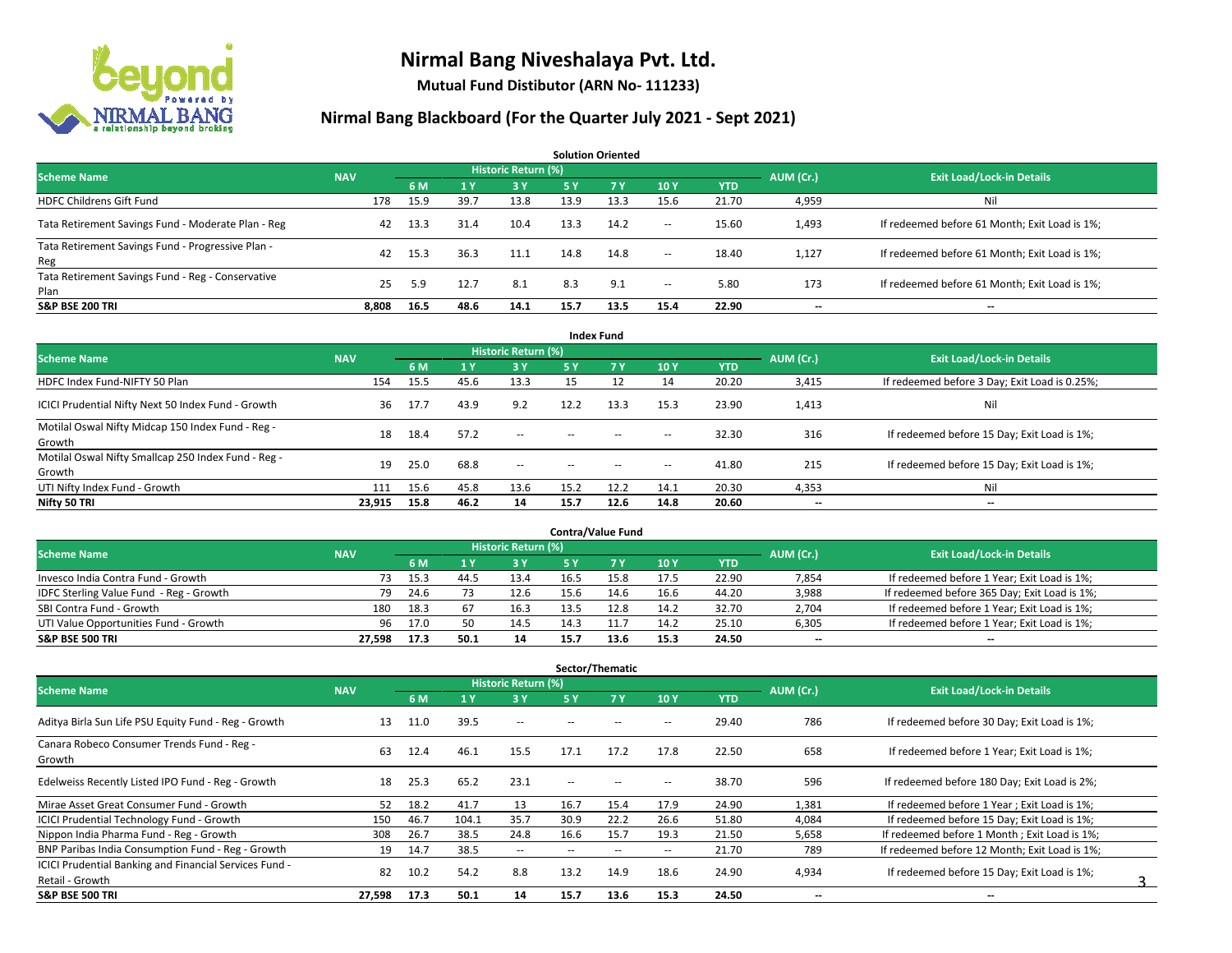

**Mutual Fund Distibutor (ARN No- 111233)**

#### **Nirmal Bang Blackboard (For the Quarter July 2021 - Sept 2021)**

**Dynamic Asset Allocation Funds**

| <b>Scheme Name</b>                                         | <b>NAV</b> |      |      | <b>Historic Return (%)</b> |        |           |       |            | AUM (Cr.)                | <b>Exit Load/Lock-in Details</b>              |
|------------------------------------------------------------|------------|------|------|----------------------------|--------|-----------|-------|------------|--------------------------|-----------------------------------------------|
|                                                            |            | 6 M  |      | <b>3Y</b>                  | 5 Y    | <b>7Y</b> | 10Y   | <b>YTD</b> |                          |                                               |
| ICICI Prudential Balanced Advantage Fund - Reg -<br>Growth | 47         | 6.9  | 22.7 | 11.2                       | 10.6   | 10.7      | 13.4  | 11.10      | 33,528                   | If redeemed before 1 Year; Exit Load is 1%;   |
| Nippon India Balanced Advantage Fund - Reg -<br>Growth     | 119        | 10.2 | 25.8 | 10.4                       | 11.4   | 10.3      | 13.5  | 14.00      | 4,067                    | If redeemed before 12 Month; Exit Load is 1%; |
| Tata Balanced Advantage Fund - Reg - Growth                | 14         | 8.6  | 24.3 | $\sim$                     | $\sim$ | $- -$     | $\!-$ | 13.10      | 3,096                    | If redeemed before 365 Day; Exit Load is 1%;  |
| Edelweiss Balanced Advantage Fund - Growth                 | 35         | 10.7 | 30   | 12.8                       | 12.9   | 11.3      | 11.8  | 15.10      | 4,754                    | If redeemed before 365 Day; Exit Load is 1%;  |
| Kotak Balanced Advantage Fund - Reg - Growth               | 14         | 7.9  | 20.4 | 11.8                       | $-$    | $\sim$    | $\!-$ | 10.30      | 9,984                    | If redeemed before 1 Year; Exit Load is 1%;   |
| NIFTY 50 Hybrid Composite Debt 65:35 Index                 | 14,096     | 11.7 | 31.3 | 13.4                       | 13.5   | 11.8      | 13    | 14.10      | $\overline{\phantom{a}}$ | --                                            |

| <b>Hybrid Aggressive</b>                        |            |            |      |                     |      |        |                          |            |           |                                               |  |  |  |
|-------------------------------------------------|------------|------------|------|---------------------|------|--------|--------------------------|------------|-----------|-----------------------------------------------|--|--|--|
| <b>Scheme Name</b>                              | <b>NAV</b> |            |      | Historic Return (%) |      |        |                          |            | AUM (Cr.) | <b>Exit Load/Lock-in Details</b>              |  |  |  |
|                                                 |            | 6 M        |      | 3 Y                 |      |        | 10Y                      | <b>YTD</b> |           |                                               |  |  |  |
| Canara Robeco Equity Hybrid Fund - Growth       | 238        | 14.1       | 35.1 | 14.9                | 14.1 |        | 15.1                     | 18.20      | 5,995     | If redeemed before 1 Year; Exit Load is 1%;   |  |  |  |
| DSP Equity & Bond Fund - Growth                 | 231        | 15.2       | 39.2 | 14.5                | 13.4 |        | 14.1                     | 20.40      | 7,233     | If redeemed before 12 Month; Exit Load is 1%; |  |  |  |
| SBI Equity Hybrid Fund - Growth                 | 194        | 12.9       |      | 13.8                | 13.2 | 13.2   | 16                       | 17.90      | 43,483    | If redeemed before 12 Month; Exit Load is 1%; |  |  |  |
| Mirae Asset Hybrid - Equity Fund - Reg - Growth |            | 13.7<br>21 | 36.3 | 13.8                | 14.2 | $\sim$ | $\overline{\phantom{a}}$ | 19.50      | 5,609     | If redeemed before 1 Year; Exit Load is 1%;   |  |  |  |
| NIFTY 50 Hybrid Composite Debt 65:35 Index      | 14.096     | 11.7       | 31.3 | 13.4                | 13.5 | 11.8   | 13                       | 14.10      | $- -$     | $\overline{\phantom{a}}$                      |  |  |  |

| <b>Multi-Asset Allocation Funds</b>                |            |      |      |                            |               |            |       |            |                          |                                               |  |  |  |
|----------------------------------------------------|------------|------|------|----------------------------|---------------|------------|-------|------------|--------------------------|-----------------------------------------------|--|--|--|
| <b>Scheme Name</b>                                 | <b>NAV</b> |      |      | <b>Historic Return (%)</b> |               |            |       |            | AUM (Cr.)                | <b>Exit Load/Lock-in Details</b>              |  |  |  |
|                                                    |            | 6 M  |      | <b>3Y</b>                  | 5 Y           | <b>7 V</b> | 10Y   | <b>YTD</b> |                          |                                               |  |  |  |
| HDFC Multi - Asset Fund - Growth                   | 46.        | 12.9 | 28.1 | 12.7                       | 10.9          | 10.1       | 10.6  | 13.70      | 986                      | If redeemed before 12 Month; Exit Load is 1%; |  |  |  |
| Nippon India Multi Asset Fund - Reg - Growth       | 13         | 12.5 | 28   | $\sim$                     | $\sim$ $\sim$ | --         | $\!-$ | 14.90      | 1,147                    | If redeemed before 1 Year; Exit Load is 1%;   |  |  |  |
| Tata Multi Asset Opportunities Fund - Reg - Growth | 15         | 11.8 | 33.7 | $\sim$                     | $-$           | $\sim$     | --    | 17.20      | 904                      | If redeemed before 365 Day; Exit Load is 1%;  |  |  |  |
| NIFTY 50 Hybrid Composite Debt 65:35 Index         | 14.096     | 11.7 | 31.3 | 13.4                       | 13.5          | 11.8       | 13    | 14.10      | $\overline{\phantom{a}}$ | --                                            |  |  |  |

|                                               |            |     |        |                            |     | Gold |        |            |           |                                                                  |
|-----------------------------------------------|------------|-----|--------|----------------------------|-----|------|--------|------------|-----------|------------------------------------------------------------------|
| <b>Scheme Name</b>                            | <b>NAV</b> |     |        | <b>Historic Return (%)</b> |     |      |        |            | AUM (Cr.) | <b>Exit Load/Lock-in Details</b>                                 |
|                                               |            | 6 M |        | <b>3 Y</b>                 | 5 Y |      | 10Y    | <b>YTD</b> |           |                                                                  |
| HDFC Gold Fund - Growth                       |            |     | $-9.4$ | 14.9                       |     |      |        | $-6.80$    |           | If redeemed before 6 Months; Exit Load is 2%; If redeemed bet. 6 |
|                                               |            |     |        |                            |     | 6.5  | $\sim$ |            | 1,247     | Months to 12 Months; Exit Load is 1%;                            |
| Kotak Gold Fund - Reg - Growth                | 19         |     |        | 15.6                       |     | b.b  | 4.3    | $-6.20$    | 993       | If redeemed before 1 Year; Exit Load is 1%;                      |
| Nippon India Gold Savings Fund - Reg - Growth | 19         |     | -9.t   | 14.8                       |     | 6.3  | 4.1    | $-6.80$    | 1,422     | If redeemed before 15 Day; Exit Load is 1%;                      |
| <b>Prices of Gold</b>                         | 47.025     | 1.3 | -8.2   | 16.3                       | 8.6 | 7.8  | 5.8    | -6.00      | $- -$     | $\overline{\phantom{a}}$                                         |

| <b>Arbitrage Fund</b>                      |            |                                  |      |       |     |  |     |        |            |        |                                                 |  |  |
|--------------------------------------------|------------|----------------------------------|------|-------|-----|--|-----|--------|------------|--------|-------------------------------------------------|--|--|
| <b>Scheme Name</b>                         | AUM (Cr.)  | <b>Exit Load/Lock-in Details</b> |      |       |     |  |     |        |            |        |                                                 |  |  |
|                                            | <b>NAV</b> |                                  | 1 M  | $-3M$ | 6 M |  |     | 3 Y    | <b>YTD</b> |        |                                                 |  |  |
| IDFC Arbitrage Fund - Reg - Growth         |            | 26                               | 3.3  | 4.6   | 4.3 |  |     | 4.9    | 3.90       | 7,314  | If redeemed before 1 Month; Exit Load is 0.25%; |  |  |
| Kotak Equity Arbitrage Fund - Reg - Growth |            | 30                               | -3.5 | 4.9   | 4.6 |  | 4.4 |        | 4.30       | 24,642 | If redeemed before 30 Day; Exit Load is 0.25%;  |  |  |
| Tata Arbitrage Fund - Reg - Growth         |            | 12                               | -3.4 | 4.8   |     |  | 4.8 | $\sim$ | 4.20       | 10,655 | If redeemed before 30 Day; Exit Load is 0.25%;  |  |  |
| Nippon India Arbitrage Fund - Reg - Growth |            | 21                               | 3 h  | 49    | 4.5 |  | 4.4 |        | 4.10       | 12,891 | If redeemed before 1 Month; Exit Load is 0.25%; |  |  |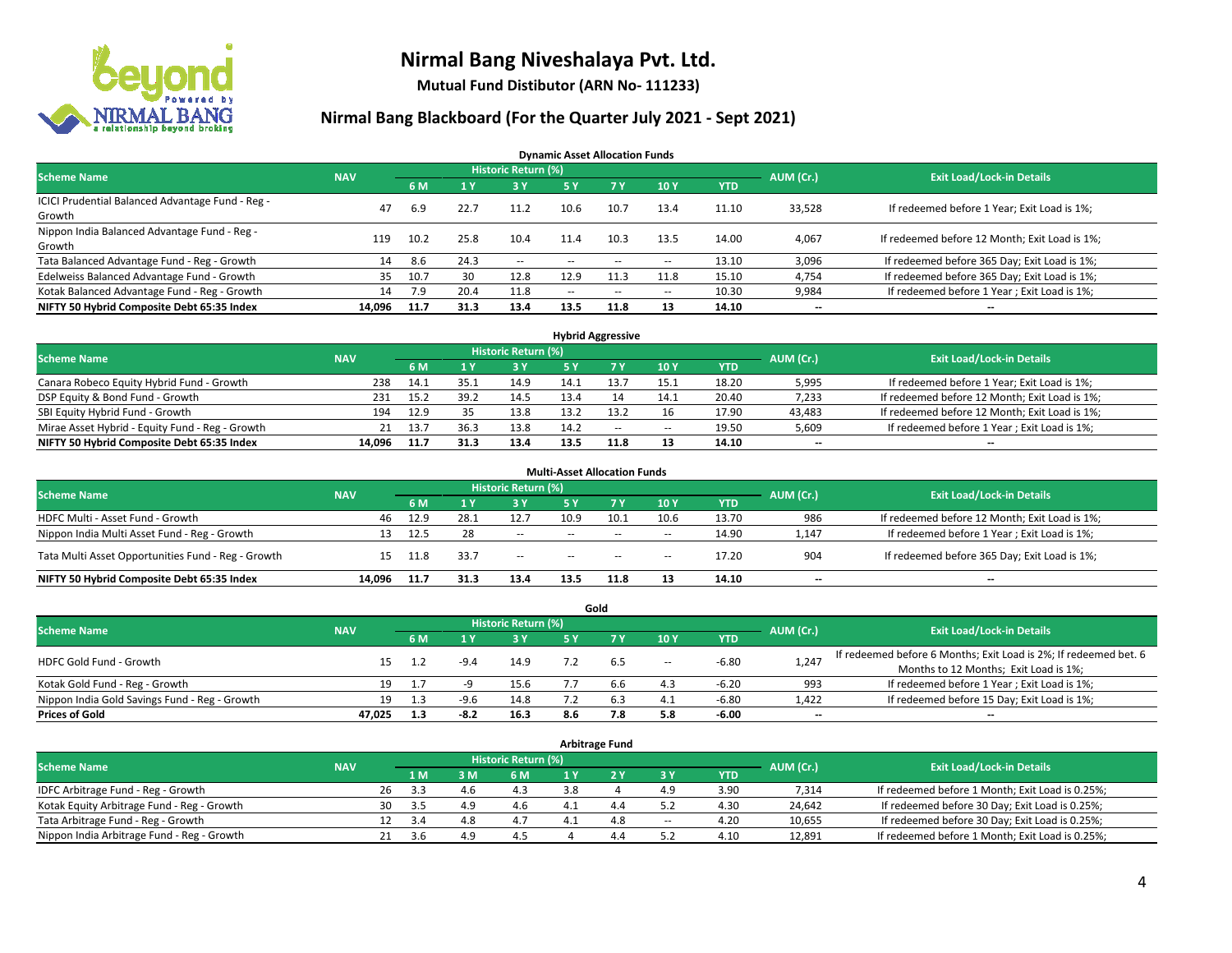

**Mutual Fund Distibutor (ARN No- 111233)**

| <b>Overnight Fund</b>                               |                          |     |     |                            |     |     |            |                 |           |                                  |  |  |  |  |
|-----------------------------------------------------|--------------------------|-----|-----|----------------------------|-----|-----|------------|-----------------|-----------|----------------------------------|--|--|--|--|
| <b>Scheme Name</b>                                  | <b>NAV</b>               |     |     | <b>Historic Return (%)</b> |     |     | <b>YTM</b> | Avg             | AUM (Cr.) | <b>Exit Load/Lock-in Details</b> |  |  |  |  |
|                                                     |                          | 1W  | 2 W | 1 <sub>M</sub>             | 3M  | 1Y  |            | <b>Maturity</b> |           |                                  |  |  |  |  |
| Aditya Birla Sun Life Overnight Fund - Reg - Growth | 1.124                    | 2.9 | 2.9 | 2.9                        |     |     | 3.25       | 0.00            | 11,281    | Nil                              |  |  |  |  |
| IDFC Overnight Fund - Reg - Growth                  | 1,109                    | 2.9 | 2.9 | 2.9                        |     |     | 3.2        | 0.01            | 1,140     | Nil                              |  |  |  |  |
| Tata Overnight Fund - Reg - Growth                  | 1,097                    | 2.9 |     | 2.9                        |     |     | 3.22       | 0.00            | 1,123     | Nil                              |  |  |  |  |
| Nippon India Overnight Fund - Reg - Growth          | 112                      | 2.9 |     | 2.9                        |     |     | 3.21       | 0.01            | 8,940     | Nil                              |  |  |  |  |
| <b>CRISIL Liquid Fund Index</b>                     | $\overline{\phantom{a}}$ | 3.4 | 3.6 | 3.6                        | 3.6 | 3.6 | $- -$      | $- -$           | $- -$     | $\overline{\phantom{a}}$         |  |  |  |  |

| <b>Liquid Funds</b>                              |            |     |     |                     |     |     |                          |                          |           |                                  |  |  |  |
|--------------------------------------------------|------------|-----|-----|---------------------|-----|-----|--------------------------|--------------------------|-----------|----------------------------------|--|--|--|
| <b>Scheme Name</b>                               | <b>NAV</b> |     |     | Historic Return (%) |     |     | <b>YTM</b>               | Avg                      | AUM (Cr.) | <b>Exit Load/Lock-in Details</b> |  |  |  |
|                                                  |            | 1W  | 2 W | 1 M                 | 3 M |     |                          | <b>Maturity</b>          |           |                                  |  |  |  |
| Aditya Birla Sun Life Liquid Fund - Reg - Growth | 334        | 3.4 |     | 3.4                 |     |     | 3.6                      | 0.09                     | 33,273    | *Ref Footnote                    |  |  |  |
| ICICI Prudential Liquid Fund - Reg - Growth      | 307        | 3.2 |     | 3.3                 |     |     | 3.53                     | 0.09                     | 38,904    | *Ref Footnote                    |  |  |  |
| Kotak Liquid Fund - Reg - Growth                 | 4,196      | 3.3 |     | 3.4                 |     |     | 3.49                     | 0.10                     | 29,901    | *Ref Footnote                    |  |  |  |
| Nippon India Liquid Fund - Reg - Growth          | 5,063      | 31  |     | 3.3                 |     |     | 3.49                     | 0.10                     | 25,902    | *Ref Footnote                    |  |  |  |
| Mahindra Manulife Liquid Fund - Reg - Growth     | 1.347      | 3.3 |     | 3.4                 | 3.4 |     | 3.5                      | 0.08                     | 1,775     | *Ref Footnote                    |  |  |  |
| <b>CRISIL Liquid Fund Index</b>                  | $- -$      | 3.4 | 3.6 | 3.6                 | 3.6 | 3.6 | $\overline{\phantom{a}}$ | $\overline{\phantom{a}}$ | $- -$     | $\overline{\phantom{a}}$         |  |  |  |

| <b>Ultra Short Fund</b>                           |            |      |     |                            |     |                  |                          |                          |                          |                                  |  |  |  |
|---------------------------------------------------|------------|------|-----|----------------------------|-----|------------------|--------------------------|--------------------------|--------------------------|----------------------------------|--|--|--|
| <b>Scheme Name</b>                                | <b>NAV</b> |      |     | <b>Historic Return (%)</b> |     |                  | <b>YTM</b>               | Avg                      | AUM (Cr.)                | <b>Exit Load/Lock-in Details</b> |  |  |  |
|                                                   |            | 1 M  | : M | 6 M                        | 1 Y | $\overline{3}$ Y |                          | <b>Maturity</b>          |                          |                                  |  |  |  |
| HDFC Ultra Short Term Fund - Reg - Growth         |            | 4.0  |     |                            |     | $- -$            | 3.92                     | 0.48                     | 16,660                   | Nil                              |  |  |  |
| ICICI Prudential Ultra Short Term Fund - Growth   | 22         | 4.2  | 4.3 | 4.4                        |     | 6.8              | 4.39                     | 0.43                     | 10,915                   | Nil                              |  |  |  |
| UTI Ultra Short Term Fund - Growth                | 3,305      | -3.5 |     | 3.5                        | 3.8 | 4.4              | 3.9                      | 0.48                     | 2,396                    | Nil                              |  |  |  |
| Aditya Birla Sun Life Savings Fund - Reg - Growth | 431        | 4.6  | 4.5 | 4.7                        | 4.6 |                  | 4.18                     | 0.55                     | 19,527                   | Nil                              |  |  |  |
| <b>NIFTY Ultra Short Duration Debt Index</b>      | 4.331      | 4.2  | 4.2 | 4.1                        |     | 6.3              | $\overline{\phantom{a}}$ | $\overline{\phantom{a}}$ | $\overline{\phantom{a}}$ | $-$                              |  |  |  |

| <b>Money Market Fund</b>                         |                          |     |     |                     |     |            |                          |                          |                          |                                               |  |  |  |  |
|--------------------------------------------------|--------------------------|-----|-----|---------------------|-----|------------|--------------------------|--------------------------|--------------------------|-----------------------------------------------|--|--|--|--|
| <b>Scheme Name</b>                               | <b>NAV</b>               |     |     | Historic Return (%) |     |            | <b>YTM</b>               | Avg                      | AUM (Cr.)                | <b>Exit Load/Lock-in Details</b>              |  |  |  |  |
|                                                  |                          | 4 M | 3M  | 6 M                 | 1 Y | <b>73Y</b> |                          | <b>Maturity</b>          |                          |                                               |  |  |  |  |
| Aditya Birla Sun Life Money Manager Fund - Reg - | 290                      | 4.2 | 4.1 | 4.2                 | 4.1 | 6.7        | 3.87                     | 0.36                     | 15,258                   | Nil                                           |  |  |  |  |
| Growth                                           |                          |     |     |                     |     |            |                          |                          |                          |                                               |  |  |  |  |
| SBI Savings Fund - Growth                        | 33                       | 3.6 |     | 3.6                 | 3.b | 6.1        | 3.84                     | 0.35                     | 25,736                   | If redeemed before 3 Days; Exit Load is 0.1%; |  |  |  |  |
| HDFC Money Market Fund - Growth                  | 4,491                    | 4.1 |     | 4.2                 |     | 6.6        | 3.81                     | 0.38                     | 15,363                   | Nil                                           |  |  |  |  |
| Nippon India Money Market Fund - Reg - Growth    | 3.247                    | 4.0 |     |                     |     | 6.5        | 3.7                      | 0.38                     | 9,952                    | Ni                                            |  |  |  |  |
| Tata Money Market Fund - Reg - Growth            | 3.702                    | 4.2 | 4.2 | 4.4                 | 4.2 |            | 3.87                     | 0.48                     | 6,021                    | Ni                                            |  |  |  |  |
| <b>CRISIL Liquid Fund Index</b>                  | $\overline{\phantom{a}}$ | 3.6 | 3.6 | 3.6                 | 3.6 | 5.5        | $\overline{\phantom{a}}$ | $\overline{\phantom{a}}$ | $\overline{\phantom{a}}$ | $- -$                                         |  |  |  |  |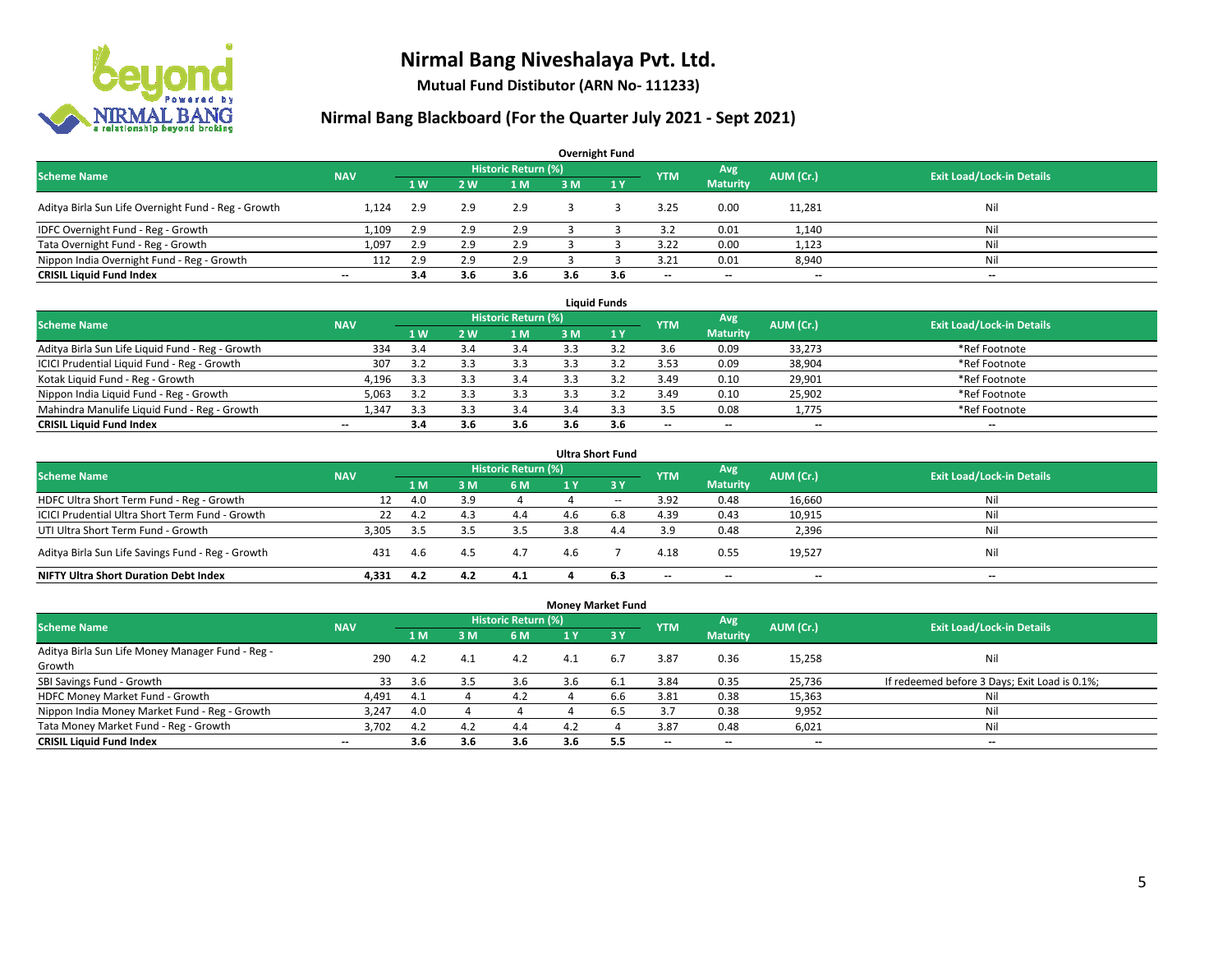

**Mutual Fund Distibutor (ARN No- 111233)**

| <b>Short Term Fund</b>                           |            |    |      |     |                     |     |     |            |                 |           |                                  |  |  |  |
|--------------------------------------------------|------------|----|------|-----|---------------------|-----|-----|------------|-----------------|-----------|----------------------------------|--|--|--|
| <b>Scheme Name</b>                               | <b>NAV</b> |    |      |     | Historic Return (%) |     |     | <b>YTM</b> | Avg \           | AUM (Cr.) | <b>Exit Load/Lock-in Details</b> |  |  |  |
|                                                  |            |    | 1 M  | 3 M | 6 M                 | 1 Y |     |            | <b>Maturity</b> |           |                                  |  |  |  |
| HDFC Short Term Debt Fund - Growth               |            | 25 | -6.2 |     | 6.6                 | 6.2 | 8., | 5.08       | 2.95            | 18.684    | Nil                              |  |  |  |
| Nippon India Short Term Fund - Reg - Growth      |            | 42 | 7.0  |     |                     |     |     | 17.ذ       | 2.39            | 9.324     | Nil                              |  |  |  |
| <b>ICICI Prudential Short Term Fund - Growth</b> |            | 47 | 6.6  |     | 5.8                 |     |     | 5.43       | 4.11            | 20,793    | Nil                              |  |  |  |

| <b>Low Duration Fund</b>                          |            |     |     |                            |     |      |            |                 |           |                                  |  |  |  |
|---------------------------------------------------|------------|-----|-----|----------------------------|-----|------|------------|-----------------|-----------|----------------------------------|--|--|--|
| <b>Scheme Name</b>                                | <b>NAV</b> |     |     | <b>Historic Return (%)</b> |     |      | <b>YTM</b> | Avg             | AUM (Cr.) | <b>Exit Load/Lock-in Details</b> |  |  |  |
|                                                   |            | 1 M | 3 M | 6 M                        |     | -3 Y |            | <b>Maturity</b> |           |                                  |  |  |  |
| HDFC Low Duration Fund - Growth                   | 46         | 5.3 | 4.9 | 4.6                        | 5.3 |      | 4.53       | 2.19            | 27,491    | Nil                              |  |  |  |
| ICICI Prudential Savings Fund - Reg - Growth      | 426        | 7.5 | 6.2 | 5.1                        | 5.6 | 7.6  | 4.52       | 3.68            | 35,583    | Nil                              |  |  |  |
| Nippon India Low Duration Fund - Reg - Growth     | 2,983      | 4.4 | 4.5 | 5.3                        | 5.1 | 6.7  | 4.48       | 0.82            | 10,225    | Nil                              |  |  |  |
| Mirae Asset Savings Fund - Regular Savings Plan - |            |     |     | 4.1                        |     |      |            | 0.85            |           | Nil                              |  |  |  |
| Growth                                            | 1.811      | 4.2 |     |                            |     |      | 4.01       |                 | 1,124     |                                  |  |  |  |
| Kotak Low Duration Fund - Std - Growth            | 2,679      |     | 4.4 | 4.7                        | 4.6 |      | 4.51       | 1.96            | 14,329    | Nil                              |  |  |  |

| <b>Banking &amp; PSU Bond Funds</b>                 |            |  |      |    |                            |     |     |            |                 |           |                                  |  |  |  |
|-----------------------------------------------------|------------|--|------|----|----------------------------|-----|-----|------------|-----------------|-----------|----------------------------------|--|--|--|
| <b>Scheme Name</b>                                  | <b>NAV</b> |  |      |    | <b>Historic Return (%)</b> |     |     | <b>YTM</b> | Avg             | AUM (Cr.) | <b>Exit Load/Lock-in Details</b> |  |  |  |
|                                                     |            |  | 1 M  | ١M | 6 M                        |     |     |            | <b>Maturity</b> |           |                                  |  |  |  |
| HDFC Banking and PSU Debt Fund - Reg - Growth       |            |  | 5.3  |    |                            |     |     | 5.42       | 3.84            | 9,743     | Nil                              |  |  |  |
| Tata Banking & PSU Debt Fund - Reg - Growth         |            |  | -6.6 |    |                            |     | $-$ | 5.14       | 3.21            | 436       | Nil                              |  |  |  |
| Kotak Banking and PSU Debt Fund - Reg - Growth      |            |  | 6.3  |    |                            |     |     | 5.61       | 5.29            | 9,908     | Nil                              |  |  |  |
| Nippon India Banking & PSU Debt Fund - Reg - Growth |            |  |      |    | 6.9                        | ם ב |     | 5.08       | 3.16            | 6.570     | Nil                              |  |  |  |

| <b>Corporate Bond Funds</b>                         |            |     |     |                            |     |      |            |                 |           |                                  |  |
|-----------------------------------------------------|------------|-----|-----|----------------------------|-----|------|------------|-----------------|-----------|----------------------------------|--|
| <b>Scheme Name</b>                                  | <b>NAV</b> |     |     | <b>Historic Return (%)</b> |     |      | <b>YTM</b> | Avg             | AUM (Cr.) | <b>Exit Load/Lock-in Details</b> |  |
|                                                     |            | 1 M | 3 M | 6 M                        |     | -3 Y |            | <b>Maturity</b> |           |                                  |  |
| ICICI Prudential Corporate Bond Fund - Reg - Growth | 23         | 7.0 | 4.7 | 5.9                        |     | 8.5  | 5.13       | 4.97            | 19,604    | Nil                              |  |
| IDFC Corporate Bond Fund - Reg - Growth             | 16         | 8.1 |     | 7.7                        | 6.4 | 8.5  | 5.05       | 2.68            | 20,312    | Nil                              |  |
| HDFC Corporate Bond Fund - Growth                   | 26         | 6.8 |     | 7.3                        |     |      | 5.32       | 4.16            | 26,546    | Nil                              |  |
| Kotak Corporate Bond Fund - Std - Growth            | 2.973      | 7.4 |     | 6.5                        |     |      | 5.11       | 3.16            | 9,779     | Nil                              |  |
| Axis Corporate Debt Fund - Reg - Growth             | 14         | 5.9 | 4.3 | 5.9                        |     |      | 4.83       | 2.53            | 5,194     | Nil                              |  |

| <b>Credit Risk Fund</b>                    |            |    |      |     |                            |      |            |            |                 |           |                                                                       |
|--------------------------------------------|------------|----|------|-----|----------------------------|------|------------|------------|-----------------|-----------|-----------------------------------------------------------------------|
| <b>Scheme Name</b>                         | <b>NAV</b> |    |      |     | <b>Historic Return (%)</b> |      |            | <b>YTM</b> | Avg             | AUM (Cr.) | <b>Exit Load/Lock-in Details</b>                                      |
|                                            |            |    | 1 M  | 3 M | 6 M                        | 1 Y  | <b>73Y</b> |            | <b>Maturity</b> |           |                                                                       |
| ICICI Prudential Credit Risk Fund - Growth |            | 24 | 7.1  | 6.3 | 8.4                        | 8.5  | 8.7        | 7.07       | 2.68            | 7,784     | If redeemed before 1 Year; Exit Load is 1%;                           |
| HDFC Credit Risk Debt Fund - Reg - Growth  |            | 19 | -8.3 | 7.6 | 9.6                        | 10.5 | 9.1        | 7.05       | 3.25            | 8,082     | If redeemed before 12 Month; Exit Load is 1%; If redeemed bet. 12     |
|                                            |            |    |      |     |                            |      |            |            |                 |           | Month to 18 Month; Exit Load is 0.5%;                                 |
|                                            |            |    |      |     |                            |      |            |            |                 |           | If redeemed before 12 Month; Exit Load is 3%; If redeemed bet. 12     |
| SBI Credit Risk Fund - Growth              |            | 35 | 7.7  | 6.5 | 7.4                        |      | 7.4        | 6.33       | 2.49            |           | 3,488 Month to 24 Month; Exit Load is 1.5%; If redeemed bet. 24 Month |
|                                            |            |    |      |     |                            |      |            |            |                 |           | to 36 Month; Exit Load is 0.75%;                                      |